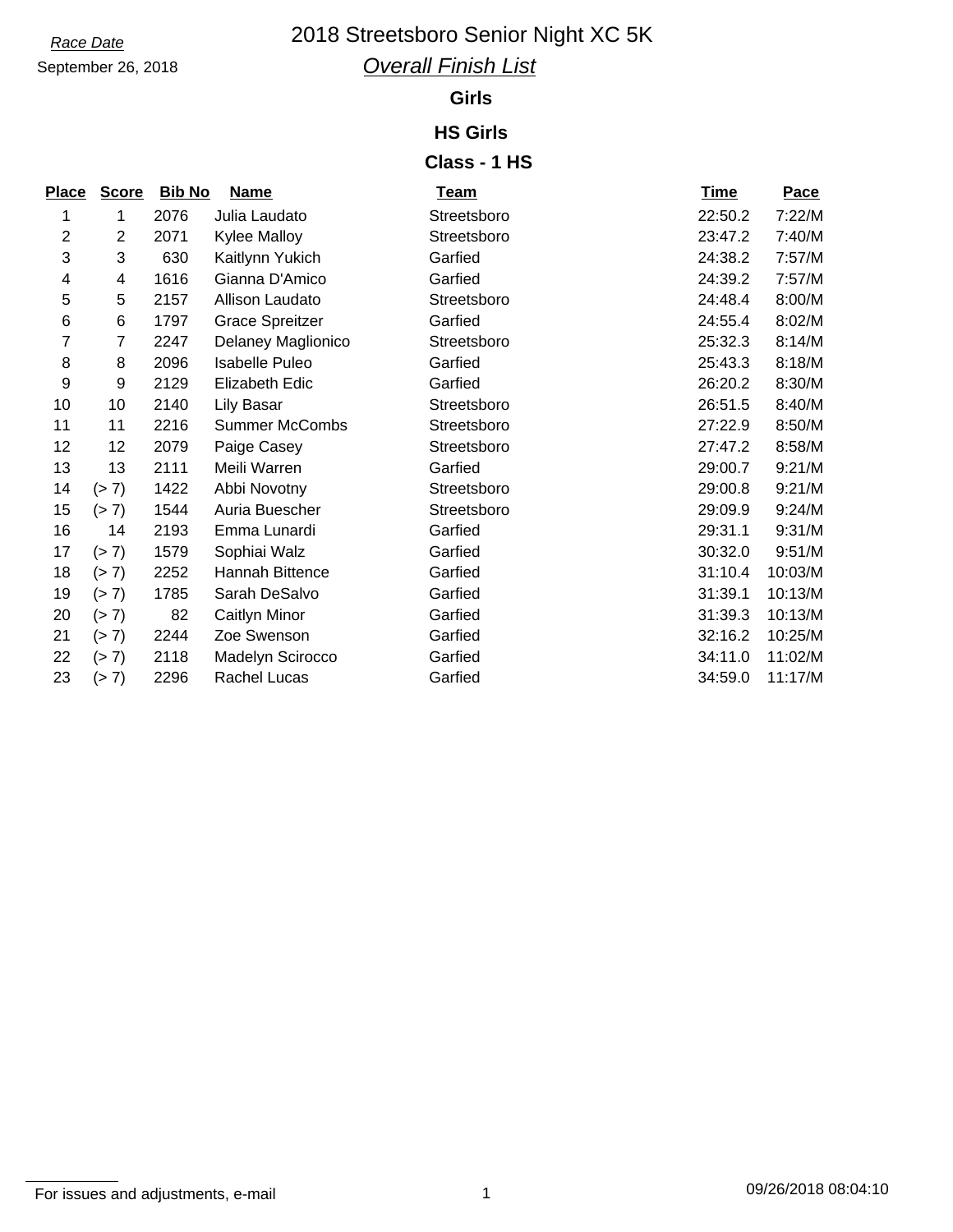# September 26, 2018

### *Race Date* 2018 Streetsboro Senior Night XC 5K *Overall Finish List*

#### **Girls**

#### **MS Girls**

#### **Class - 2 MS**

| <b>Place</b> | <b>Score</b> | <b>Bib No</b> | <b>Name</b>                | Team                      | <b>Time</b> | Pace    |
|--------------|--------------|---------------|----------------------------|---------------------------|-------------|---------|
|              | 1            | 291           | Grace Vasko                | Streetsboro Middle        | 25:03.6     | 8:05/M  |
| 2            | 2            | 205           | Elena Lozano               | Streetsboro Middle        | 25:56.6     | 8:22/M  |
| 3            | 3            | 2024          | Sofia Maglionico           | <b>Streetsboro Middle</b> | 26:42.2     | 8:37/M  |
| 4            | 4            | 1275          | <b>Aubrey Stonestreet</b>  | Garfield Middle           | 27:25.3     | 8:51/M  |
| 5            | 5            | 31            | Alexandra Blohm            | Garfield Middle           | 27:28.5     | 8:52/M  |
| 6            | 6            | 2110          | <b>Molly Morrissey</b>     | <b>Garfield Middle</b>    | 28:18.8     | 9:08/M  |
| 7            | 7            | 683           | Megan Schaefer             | <b>Garfield Middle</b>    | 28:21.2     | 9:09/M  |
| 8            | 8            | 231           | Jordyn Lytle               | Streetsboro Middle        | 28:25.7     | 9:10/M  |
| 9            | 9            | 459           | <b>Madelyn Stonestreet</b> | <b>Garfield Middle</b>    | 29:34.7     | 9:32/M  |
| 10           | 10           | 220           | Maggie Fogel               | <b>Garfield Middle</b>    | 30:31.2     | 9:51/M  |
| 11           | 11           | 2144          | Courtney Morgan            | <b>Streetsboro Middle</b> | 30:58.8     | 9:59/M  |
| 12           | 12           | 2012          | Sierra Greathouse          | Garfield Middle           | 34:02.3     | 10:59/M |
| 13           | (> 7)        | 1889          | Kourtney Brahler           | <b>Garfield Middle</b>    | 34:03.0     | 10:59/M |
| 14           | (> 7)        | 1473          | Leah Bailey                | Garfield Middle           | 35:44.7     | 11:32/M |
| 15           | (> 7)        | 97            | Dezaray Mcle               | <b>Garfield Middle</b>    | 42:38.5     | 13:45/M |
|              |              |               |                            |                           |             |         |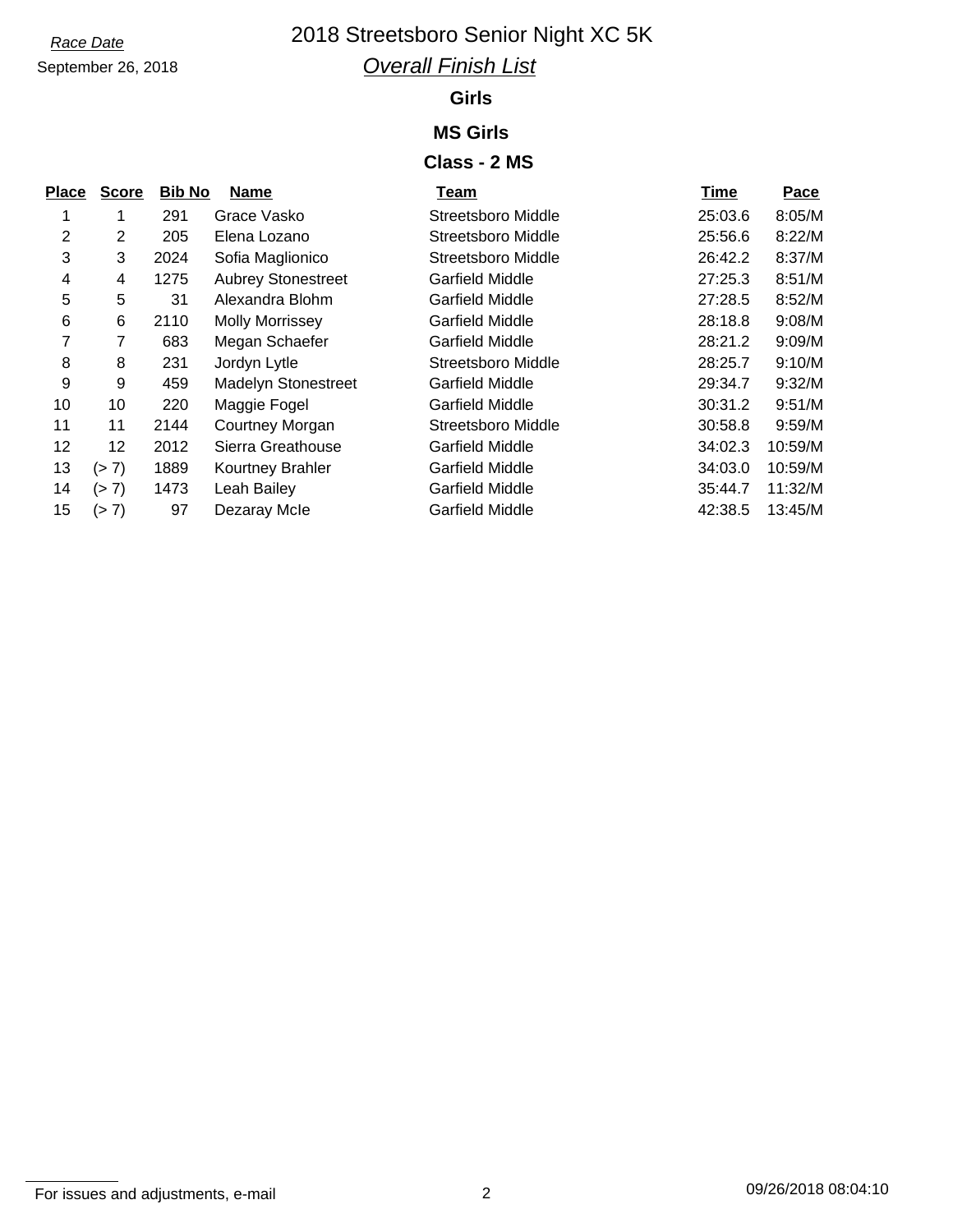# September 26, 2018

## *Race Date* 2018 Streetsboro Senior Night XC 5K

*Overall Finish List*

#### **Boys**

#### **HS Boys Class - 1 HS**

| Place                   | <b>Score</b>    | <b>Bib No</b> | <b>Name</b>               | <b>Team</b> | <b>Time</b> | Pace    |
|-------------------------|-----------------|---------------|---------------------------|-------------|-------------|---------|
| 1                       | 1               | 2255          | <b>Tyler Klouda</b>       | Garfied     | 17:57.7     | 5:47/M  |
| $\overline{c}$          | $\overline{2}$  | 1840          | Nolan Wysong              | Garfied     | 18:24.0     | 5:56/M  |
| 3                       | 3               | 2208          | <b>Riley Deevers</b>      | Streetsboro | 18:35.7     | 6:00/M  |
| $\overline{\mathbf{4}}$ | $\overline{4}$  | 2091          | Alex Bell                 | Garfied     | 18:54.6     | 6:06/M  |
| 5                       | 5               | 224           | <b>Travis Synnestvedt</b> | Garfied     | 19:09.1     | 6:11/M  |
| $6\phantom{1}6$         | $6\phantom{1}6$ | 2254          | Maddox Plecko             | Streetsboro | 19:37.2     | 6:20/M  |
| $\overline{7}$          | $\overline{7}$  | 2136          | <b>Griffin Plecko</b>     | Streetsboro | 19:37.5     | 6:20/M  |
| 8                       | 8               | 647           | Josh Saucier              | Streetsboro | 19:42.3     | 6:21/M  |
| 9                       | 9               | 1817          | Ray Sims                  | Streetsboro | 20:41.8     | 6:40/M  |
| 10                      | 10              | 1688          | Cody Leasure              | Garfied     | 20:56.4     | 6:45/M  |
| 11                      | 11              | 2298          | <b>Ethan Schuster</b>     | Streetsboro | 21:11.2     | 6:50/M  |
| 12                      | 12              | 204           | <b>Steve Michniak</b>     | Streetsboro | 21:15.1     | 6:51/M  |
| 13                      | 13              | 203           | Jason Schaefer            | Garfied     | 21:31.4     | 6:56/M  |
| 14                      | (> 7)           | 693           | Nate Hall                 | Streetsboro | 21:46.8     | 7:01/M  |
| 15                      | (> 7)           | 1859          | <b>Brayden Malloy</b>     | Streetsboro | 22:16.5     | 7:11/M  |
| 16                      | 14              | 80            | Daniel Demma              | Garfied     | 22:22.6     | 7:13/M  |
| 17                      | (> 7)           | 229           | <b>Frank Kittle</b>       | Garfied     | 22:25.2     | 7:14/M  |
| 18                      | (> 7)           | 2246          | Max Kane                  | Garfied     | 22:28.3     | 7:15/M  |
| 19                      | (> 7)           | 171           | Jason Conley              | Garfied     | 22:38.0     | 7:18/M  |
| 20                      | (> 7)           | 2053          | <b>Matt Buckley</b>       | Streetsboro | 23:01.8     | 7:25/M  |
| 21                      | (> 7)           | 157           | Elijah Landres            | Streetsboro | 23:07.7     | 7:27/M  |
| 22                      | (> 7)           | 1168          | Orion Babuka              | Garfied     | 23:38.4     | 7:37/M  |
| 23                      | (> 7)           | 33            | Kenton Romecki            | Garfied     | 24:30.4     | 7:54/M  |
| 24                      | (> 7)           | 129           | Ralph Grandizio           | Garfied     | 24:34.3     | 7:55/M  |
| 25                      | (> 7)           | 626           | <b>Cole Owens</b>         | Garfied     | 24:34.8     | 7:55/M  |
| 26                      | (> 7)           | 230           | Eric Jackson              | Garfied     | 24:49.7     | 8:00/M  |
| 27                      | (> 7)           | 2257          | Nathan Gibson             | Garfied     | 25:02.8     | 8:05/M  |
| 28                      | (> 7)           | 2233          | <b>Matt Mitchell</b>      | Streetsboro | 25:07.7     | 8:06/M  |
| 29                      | (> 7)           | 2081          | <b>Matthew Kane</b>       | Garfied     | 26:05.2     | 8:25/M  |
| 30                      | (> 7)           | 297           | <b>Christian Bell</b>     | Garfied     | 27:47.0     | 8:58/M  |
| 31                      | (> 7)           | 1145          | Joey Ball                 | Garfied     | 30:58.7     | 9:59/M  |
| 32                      | (> 7)           | 2215          | Dean Kolasar              | Garfied     | 44:13.5     | 14:16/M |

For issues and adjustments, e-mail 3 09/26/2018 08:04:11